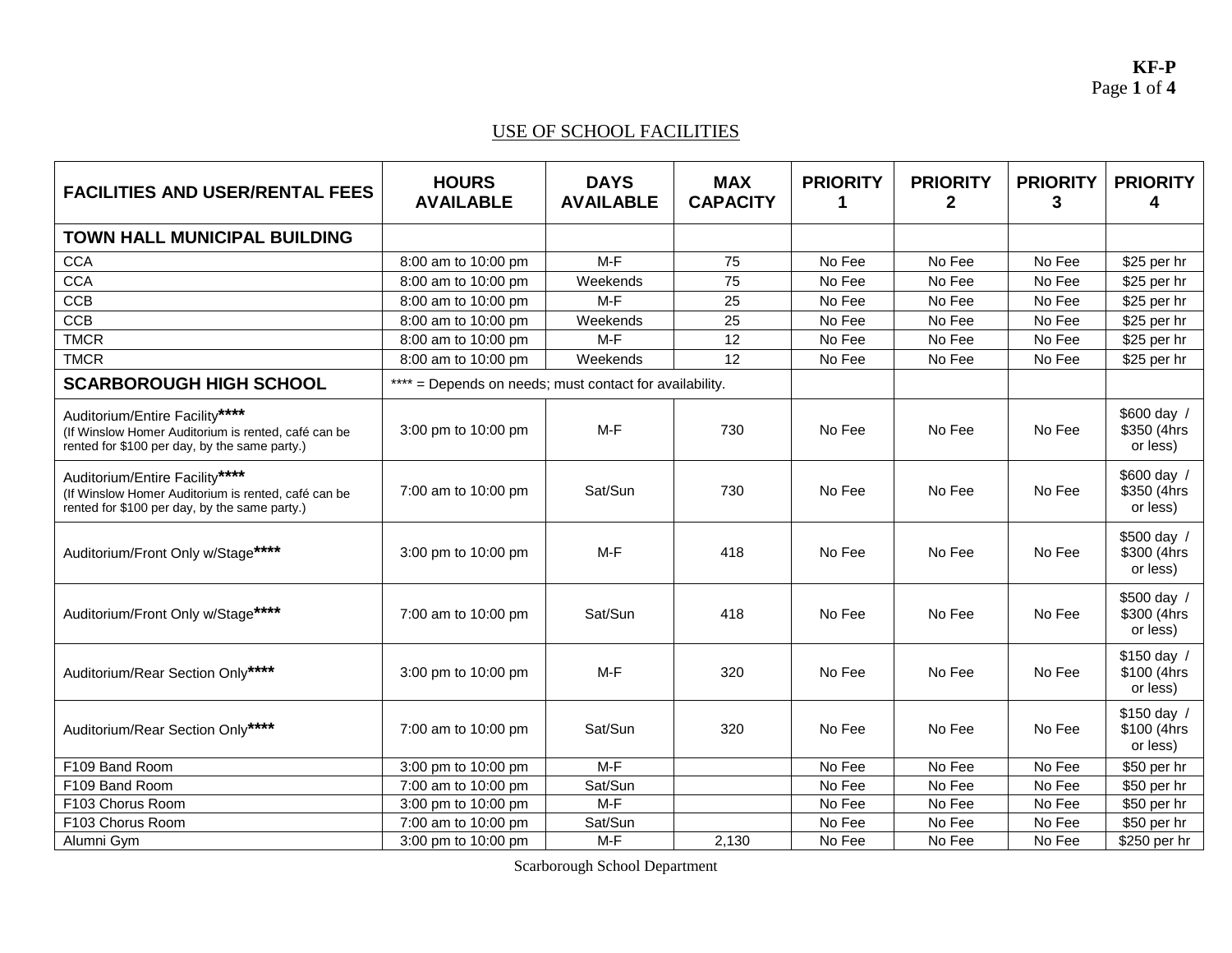**KF-P** Page **2** of **4**

| <b>FACILITIES AND USER/RENTAL FEES</b>                                                                                 | <b>HOURS</b><br><b>AVAILABLE</b> | <b>DAYS</b><br><b>AVAILABLE</b> | <b>MAX</b><br><b>CAPACITY</b>   | <b>PRIORITY</b><br>1 | <b>PRIORITY</b><br>$\overline{2}$ | <b>PRIORITY</b><br>3 | <b>PRIORITY</b><br>4 |
|------------------------------------------------------------------------------------------------------------------------|----------------------------------|---------------------------------|---------------------------------|----------------------|-----------------------------------|----------------------|----------------------|
| Alumni Gym                                                                                                             | 7:00 am to 10:00 pm              | Sat/Sun                         | 2,130                           | No Fee               | No Fee                            | No Fee               | \$250 per hr         |
| Plummer Gym                                                                                                            | 3:00 pm to 10:00 pm              | $M-F$                           | 1,410                           | No Fee               | No Fee                            | No Fee               | \$175 per hr         |
| Plummer Gym                                                                                                            | 7:00 am to 10:00 pm              | Sat/Sun                         | 1,410                           | No Fee               | No Fee                            | No Fee               | \$175 per hr         |
| Room G018                                                                                                              | 3:00 pm to 10:00 pm              | $M-F$                           |                                 | No Fee               | No Fee                            | No Fee               | \$25 per hr          |
| Room G018                                                                                                              | 7:00 am to 10:00 pm              | Sat/Sun                         |                                 | No Fee               | No Fee                            | No Fee               | \$25 per hr          |
| Cafeteria<br>(If Winslow Homer Auditorium is also rented, café can<br>be rented for \$100 per day, by the same party.) | 3:00 pm to 10:00 pm              | M-F                             | Café 572<br>Open Floor<br>1,226 | No Fee               | No Fee                            | No Fee               | \$150 per hr         |
| Cafeteria<br>(If Winslow Homer Auditorium is also rented, café can<br>be rented for \$100 per day, by the same party.) | 7:00 am to 10:00 pm              | Sat/Sun                         | Café 572<br>Open Floor<br>1,226 | No Fee               | No Fee                            | No Fee               | \$150 per hr         |
| <b>SCARBOROUGH MIDDLE SCHOOL</b>                                                                                       |                                  |                                 |                                 |                      |                                   |                      |                      |
| Gymnasium                                                                                                              | 3:00 pm to 10:00 pm              | $M-F$                           | 710                             | No Fee               | No Fee                            | No Fee               | \$200 per hr         |
| Gymnasium                                                                                                              | 7:00 am to 10:00 pm              | Sat/Sun                         | 710                             | No Fee               | No Fee                            | No Fee               | \$200 per hr         |
| Cafeteria                                                                                                              | 6:00 pm to 10:00 pm              | M-F                             | Café 265<br>Open Floor 567      | No Fee               | No Fee                            | No Fee               | \$100 per hr         |
| Cafeteria                                                                                                              | 7:00 am to 10:00 pm              | Sat/Sun                         | Café 265<br>Open Floor 567      | No Fee               | No Fee                            | No Fee               | \$100 per hr         |
| <b>WENTWORTH INTERMEDIATE</b><br><b>SCHOOL</b>                                                                         |                                  |                                 |                                 |                      |                                   |                      |                      |
| Gymnasium                                                                                                              | 3:00 pm to 10:00 pm              | $M-F$                           |                                 | No Fee               | No Fee                            | No Fee               | \$150 per hr         |
| Gymnasium                                                                                                              | 7:00 am to 10:00 pm              | Sat/Sun                         |                                 | No Fee               | No Fee                            | No Fee               | \$150 per hr         |
| Cafeteria                                                                                                              | 3:00 pm to 10:00 pm              | M-F                             | Café 424<br>Open Floor 910      | No Fee               | No Fee                            | No Fee               | \$100 per hr         |
| Cafeteria                                                                                                              | 7:00 am to 10:00 pm              | Sat/Sun                         | Café 424<br>Open Floor 910      | No Fee               | No Fee                            | No Fee               | \$100 per hr         |
| <b>BLUE POINT SCHOOL</b><br><b>EIGHT CORNERS SCHOOL</b><br>PLEASANT HILL SCHOOL                                        |                                  |                                 |                                 |                      |                                   |                      |                      |
| Multi-Purpose Room                                                                                                     | 6:00 pm to 10:00 pm              | $M-F$                           |                                 | No Fee               | No Fee                            | No Fee               | \$100 per hr         |
| Multi-Purpose Room                                                                                                     | 7:00 am to 10:00 pm              | Sat/Sun                         |                                 | No Fee               | No Fee                            | No Fee               | \$100 per hr         |

**SUPPORT SERVICES FEES ARE LISTED SEPARATELY - site supervisor, custodial, auditorium, etc.**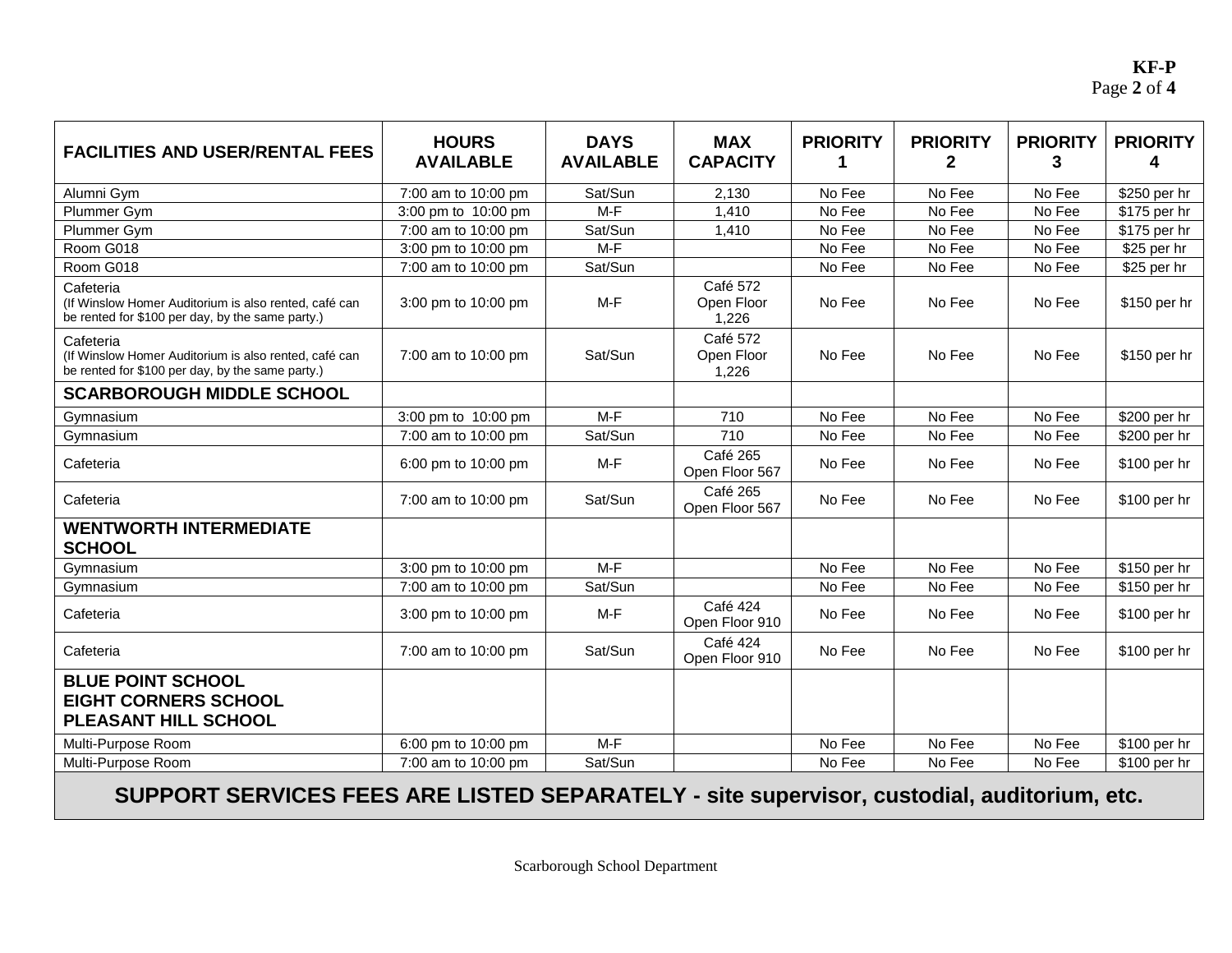| <b>FACILITY and SUPPORT SERVICE</b>                                          | <b>PRIORITY</b> | <b>PRIORITY</b><br>2 | <b>PRIORITY</b><br>3 | <b>PRIORITY</b><br>4 |
|------------------------------------------------------------------------------|-----------------|----------------------|----------------------|----------------------|
| <b>TOWN HALL MUNICIPAL BUILDING</b>                                          |                 |                      |                      |                      |
| CCA Custodian / M-F / 8:00 am to 10:00 pm                                    | No fee          | No fee               | No fee               | No fee               |
| CCA 8:00 am to 10:00 pm weekends                                             | \$25/hr         | \$25/hr              | \$25/hr              | \$25/hr              |
| CCA Custodian / M-F / 8:00 am to 10:00 pm                                    | No fee          | No fee               | No fee               | No fee               |
| CCA 8:00 am to 10:00 pm weekends                                             | \$25/hr         | \$25/hr              | \$25/hr              | \$25/hr              |
| CCA Custodian / M-F / 8:00 am to 10:00 pm                                    | No fee          | No fee               | No fee               | No fee               |
| CCA 8:00 am to 10:00 pm weekends                                             | \$25/hr         | \$25/hr              | \$25/hr              | \$25/hr              |
|                                                                              |                 |                      |                      |                      |
| <b>SCARBOROUGH HIGH SCHOOL</b>                                               |                 |                      |                      |                      |
| Winslow Homer Auditorium, Gyms & Cafeteria -<br>additional fees may include: |                 |                      |                      |                      |
| Auditorium Manager                                                           | \$25/hr         | \$25/hr              | \$25/hr              | \$25/hr              |
| <b>Basic Stage Lighting</b>                                                  | \$20/hr         | \$20/hr              | \$20/hr              | \$20/hr              |
| Light/Sound Technician                                                       | \$20/pp per/hr  | \$20/pp per/hr       | \$20/pp per/hr       | \$20/pp per/hr       |
| Public Address System                                                        | \$20/hr         | \$20/hr              | \$20/hr              | \$20/hr              |
| Piano (One-time use, includes tuning.)                                       | \$75            | \$75                 | \$75                 | \$75                 |
| Piano (Additional performance per contract.)                                 | \$15            | \$15                 | \$15                 | \$15                 |
| Dressing Rooms                                                               | No fee          | No fee               | No fee               | \$30/day             |
| Locker Rooms                                                                 | No fee          | No fee               | No fee               | \$50/day/rm          |
| Weight Room                                                                  | No fee          | No fee               | No fee               | \$50/day             |

|                |                | No fee         | \$25/pp per hr |
|----------------|----------------|----------------|----------------|
| \$25/pp per hr | \$25/pp per hr | \$25/pp per hr | \$25/pp per hr |
| \$25/pp per hr | \$25/pp per hr | \$25/pp per hr | \$25/pp per hr |
| \$25/pp per hr | \$25/pp per hr | \$25/pp per hr | \$25/pp per hr |
|                |                |                |                |

**Site Supervisor**: The Directors of Facilities and Community Services, reserve the right to assign a Site Supervisor to any and all events with a fee of \$25 per hour. All events must end by 10:00 pm.

**Custodial Services**: Custodial services are charged at the rate of \$25.00 per custodian, per hour. Fees for services of one hour or less may be waived at the discretion of the Directors of Facilities and Community Services. Services may include set-up, break-down, cleaning, locking/unlocking doors and general maintenance. Custodial fees will accrue only for actual shift hours. All events must end by 10:00 pm.

**Food Services**: A regular School Department food service worker shall be required when using any school kitchen facility and charged at a \$25 per worker, per hour. All events must end by 10:00 pm.